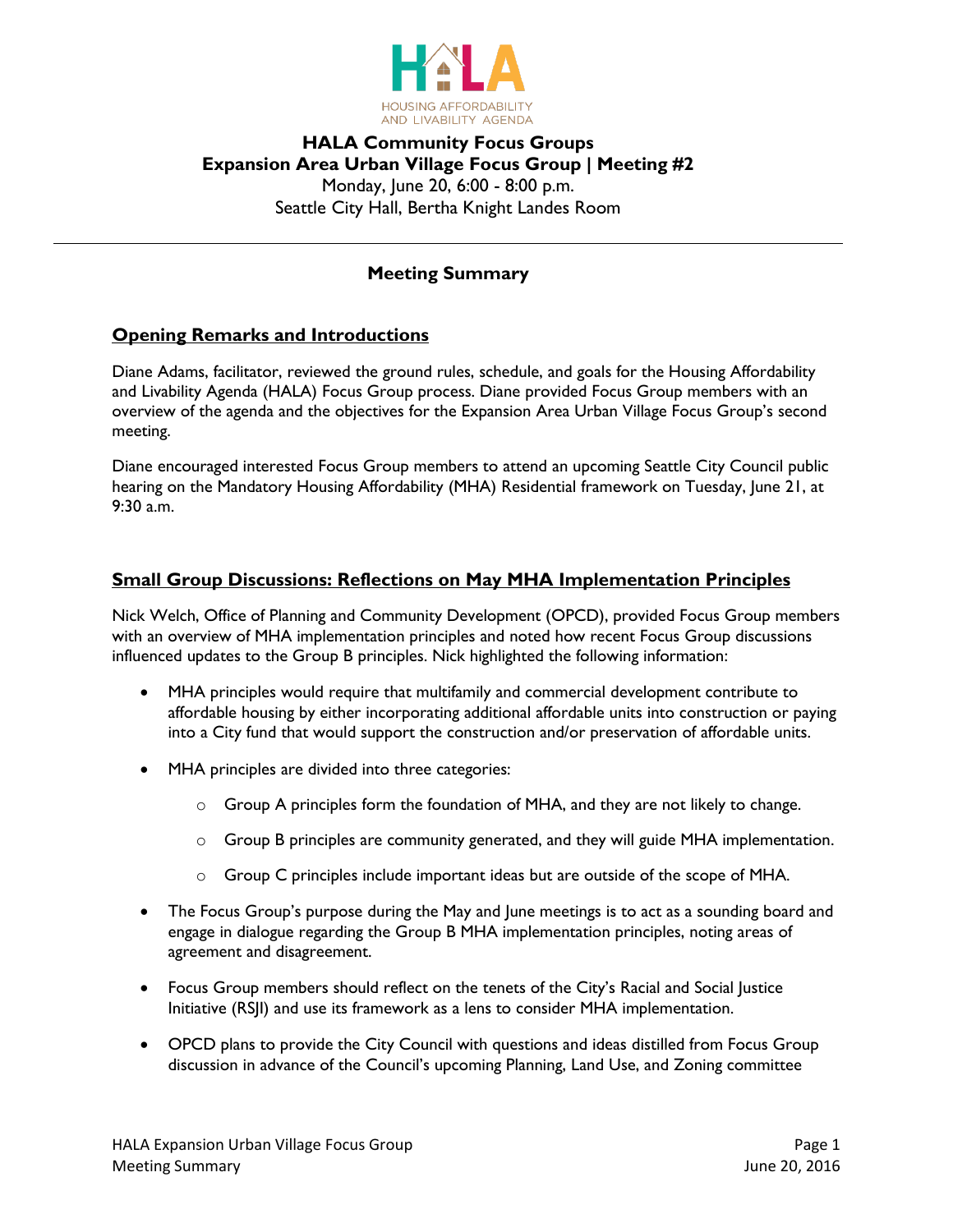meeting on July 8. Focus Group members will receive the summary of information provided to Council.

Focus Group members divided into three group discussion stations, each devoted to a collection of MHA Group B principles (one for **Urban Design, Historic Areas, Unique Conditions, and Neighborhood Design**, another for **Housing Options and Transitions**, and another for **Assets & Infrastructure and Urban Village Expansion Areas**). Focus Group members rotated through each of the three discussion stations throughout the meeting and shared thoughts and perspectives with one another. OPCD provided framing questions and supporting topical background information at each station.

Each station included a large sheet on the table illustrating preliminary Focus Group feedback on draft MHA principles following the group's May meeting. Discussion, comments and suggestions from the small group discussions were written down on the sheet. The ideas, suggestions and discussion from the small group session will be incorporated in a draft report of Focus Group input on the principles.

# **Small Group Sharing**

Diane invited focus group members to share a summary of ideas and questions that emerged during group discussions at each of the three discussion stations. Focus group members identified the following key points:

## **I. Urban Design, Historic Areas, Unique Conditions, and Neighborhood Design:**

- Clarify how developers can involve the community early in the design review process. This could potentially help to ensure that the community is happy with final results, and it would serve as a beneficial form of market research for developers.
- Work to retain the character of the city and of individual neighborhoods.
- Ensure that strategies for identifying and preserving historic areas and view corridors are equitable for all.

#### **II. Housing Options and Transitions:**

- Provide developers with incentives to prioritize construction of family units.
- Upzone strategically (e.g., encourage greater density around schools, where more family-friendly housing may be most needed).
- Consider RSJI implications when considering all transitions and housing options.

#### **III. Assets & Infrastructure and Urban Village Expansion Areas:**

- Coordinate development plans with other regional planning processes (e.g., long-range transit plans) to ensure equitable future access to assets and infrastructure.
- Plan commercial and residential zoning in conjunction with one another to assure that needed jobs and amenities are appropriately located.
- Consider updating infrastructure such as sewer and drainage upgrades, sidewalks, lighted crosswalks, grocery stores, healthcare facilities, roads, parking, transit, and access to good-paying jobs. A review of the presence and need for these types of assets is particularly important for significantly expanding urban villages.